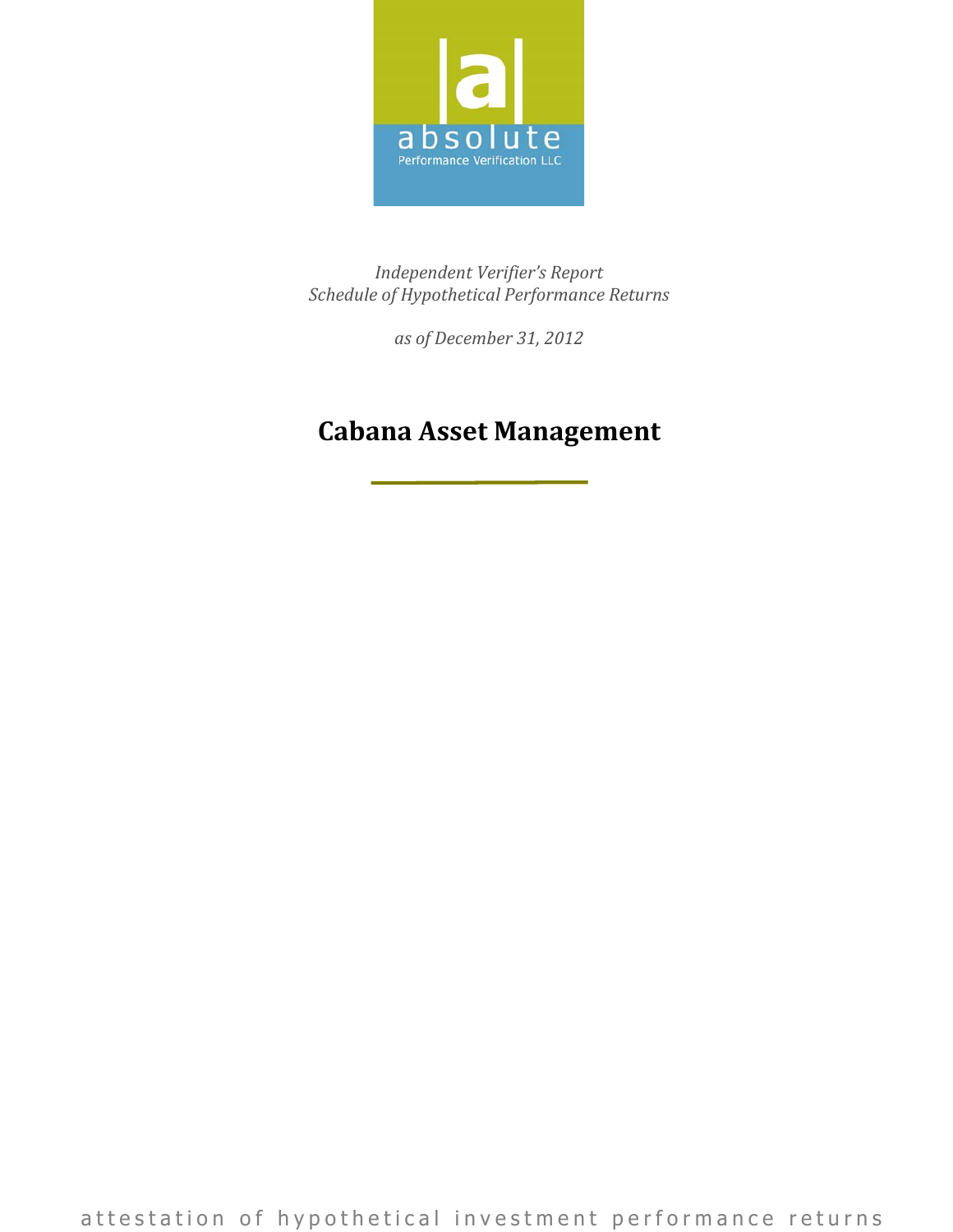

3213 west wheeler street suite 205 seattle, wa 98199 206.283.6760 www.absoluteverification.com

#### **INDEPENDENT VERIFIER'S REPORT**

**To the Members of Cabana Asset Management Fayetteville, AR**

We have examined management's assertion that the accompanying Schedule of Hypothetical Performance Returns of Cabana Asset Management's Cabana Portfolio for the period from January 2, 2001 through December 31, 2012 is presented in accordance with the criteria set forth by Cabana Asset Management in the notes accompanying the Schedule of Hypothetical Performance Returns. This schedule is the responsibility of Cabana Asset Management. Our responsibility is to express an opinion on the Schedule based on our examination.

Our examination was conducted in accordance with industry attestation standards, and accordingly, included examining, on a test basis, evidence supporting Cabana Asset Management's Schedule of Hypothetical Performance Returns and performing such other procedures as we considered necessary in the circumstances. We believe that our examination provides a reasonable basis for our opinion.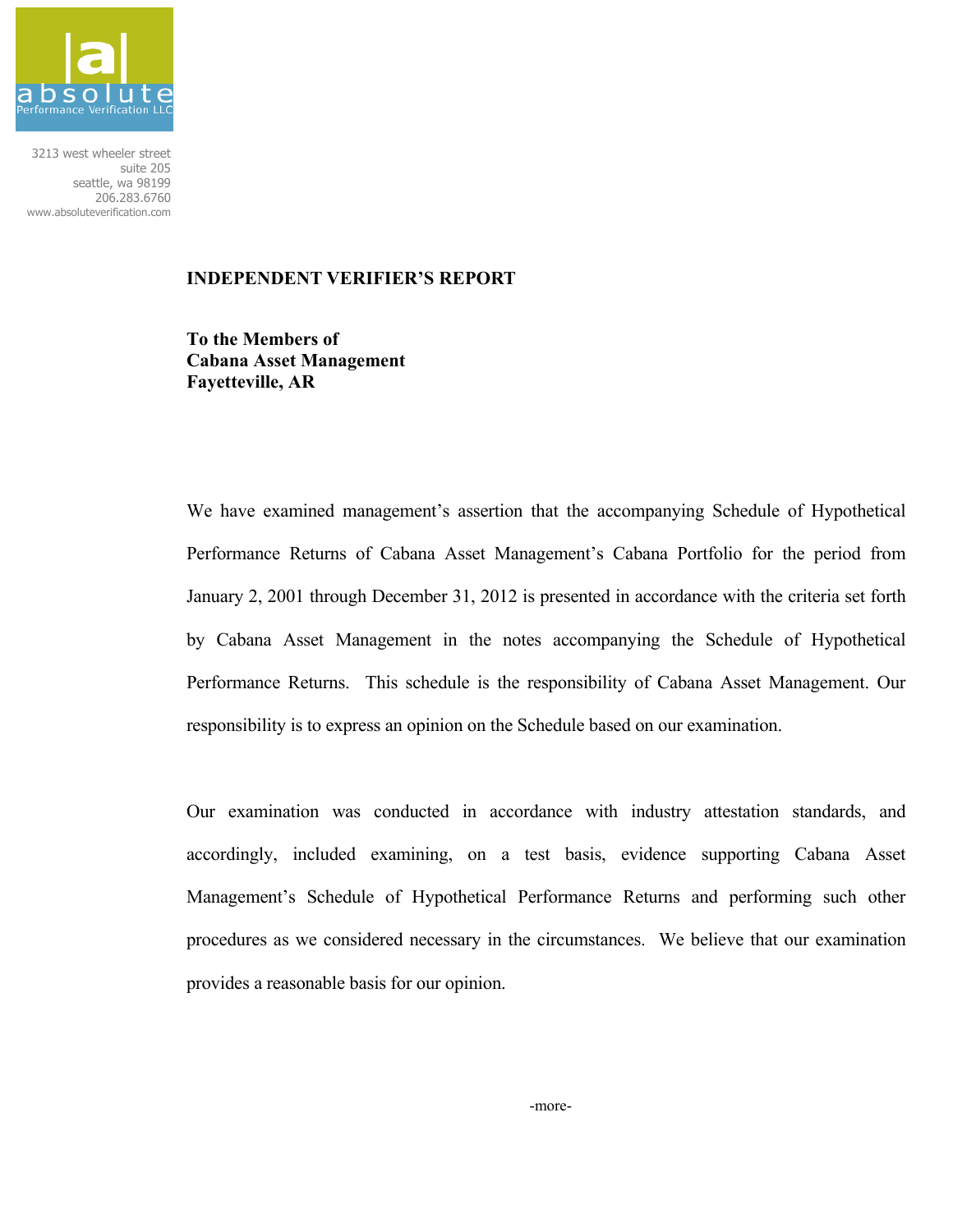

**Cabana Asset Management**  As of December 31, 2012 Page Two

> All performance presented on the accompanying Schedule has been simulated for the period presented. Such simulated results do not reflect actual transactions. Additionally, in compiling the simulated performance returns, management has made certain estimates and assumptions. No representation is being made that any account or the account as a whole will or is likely to achieve profits or losses similar to those shown. Actual holdings and the resultant performance may vary significantly from the hypothetical returns.

> In our opinion, the schedules herein, in all material respects, present the Cabana Portfolio Hypothetical Performance Returns of Cabana Asset Management for the period January 2, 2001 to December 31, 2012, based on the criteria set forth by Cabana Asset Management in the notes accompanying the Schedules of Investment Performance Returns.

Absolute Performance Verification LLC

Absolute Performance Verification LLC February 22, 2013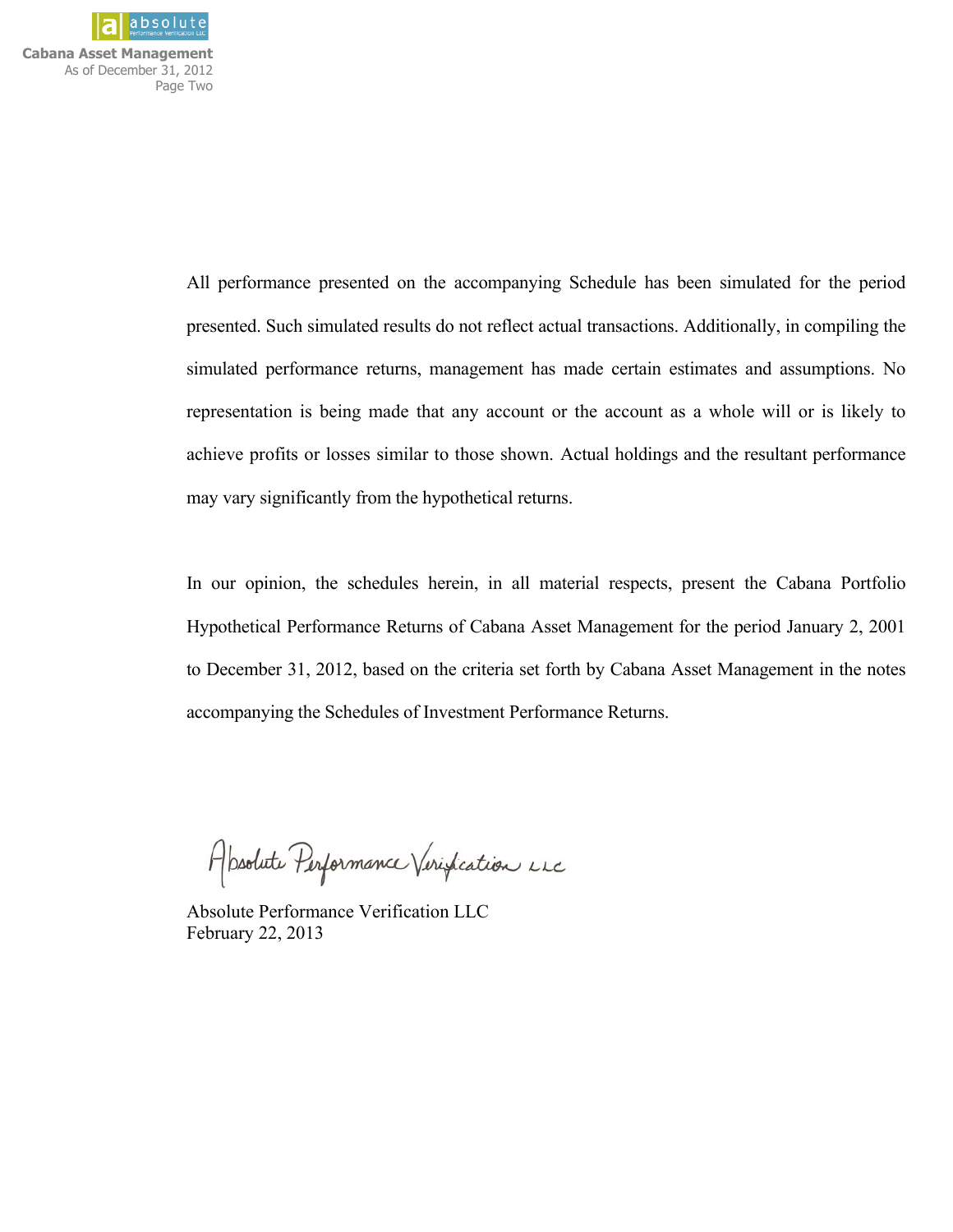### **Cabana Portfolio**

Schedule of Hypothetical Returns January 2, 2001 to December 31, 2012

|            |                          |                  | Since-<br>Inception  | <b>Three-Year</b>    | <b>Five-Year</b>     | <b>Ten-Year</b>      | Since-<br>Inception  |
|------------|--------------------------|------------------|----------------------|----------------------|----------------------|----------------------|----------------------|
| As of Date | <b>Monthly</b><br>Return | Annual<br>Return | Cumulative<br>Return | Annualized<br>Return | Annualized<br>Return | Annualized<br>Return | Annualized<br>Return |
| 1/1/2001   |                          |                  |                      |                      |                      |                      |                      |
| 1/31/2001  | 2.59%                    |                  |                      |                      |                      |                      |                      |
| 2/28/2001  | $-3.26%$                 |                  |                      |                      |                      |                      |                      |
| 3/30/2001  | $-1.06%$                 |                  |                      |                      |                      |                      |                      |
| 4/30/2001  | 3.10%                    |                  |                      |                      |                      |                      |                      |
| 5/31/2001  | $-0.54%$                 |                  |                      |                      |                      |                      |                      |
| 6/29/2001  | $-0.01%$                 |                  |                      |                      |                      |                      |                      |
| 7/31/2001  | $-0.25%$                 |                  |                      |                      |                      |                      |                      |
| 8/31/2001  | $-0.28%$                 |                  |                      |                      |                      |                      |                      |
| 9/28/2001  | $-0.18%$                 |                  |                      |                      |                      |                      |                      |
| 10/31/2001 | $-0.28%$                 |                  |                      |                      |                      |                      |                      |
| 11/30/2001 | 1.72%                    |                  |                      |                      |                      |                      |                      |
| 12/31/2001 | 2.59%                    | 4.04%            | 4.04%                |                      |                      |                      |                      |
|            |                          |                  |                      |                      |                      |                      |                      |
| 1/31/2002  | $-1.42%$                 |                  |                      |                      |                      |                      |                      |
| 2/28/2002  | $-0.23%$                 |                  |                      |                      |                      |                      |                      |
| 3/28/2002  | $-0.28%$                 |                  |                      |                      |                      |                      |                      |
| 4/30/2002  | 0.32%                    |                  |                      |                      |                      |                      |                      |
| 5/31/2002  | $-0.26%$                 |                  |                      |                      |                      |                      |                      |
| 6/28/2002  | $-0.24%$                 |                  |                      |                      |                      |                      |                      |
| 7/31/2002  | $-0.26%$                 |                  |                      |                      |                      |                      |                      |
| 8/30/2002  | 1.86%                    |                  |                      |                      |                      |                      |                      |
| 9/30/2002  | $-0.71%$                 |                  |                      |                      |                      |                      |                      |
| 10/31/2002 | 3.89%                    |                  |                      |                      |                      |                      |                      |
| 11/29/2002 | 0.46%                    |                  |                      |                      |                      |                      |                      |
| 12/31/2002 | 3.64%                    | 6.80%            | 11.12%               |                      |                      |                      |                      |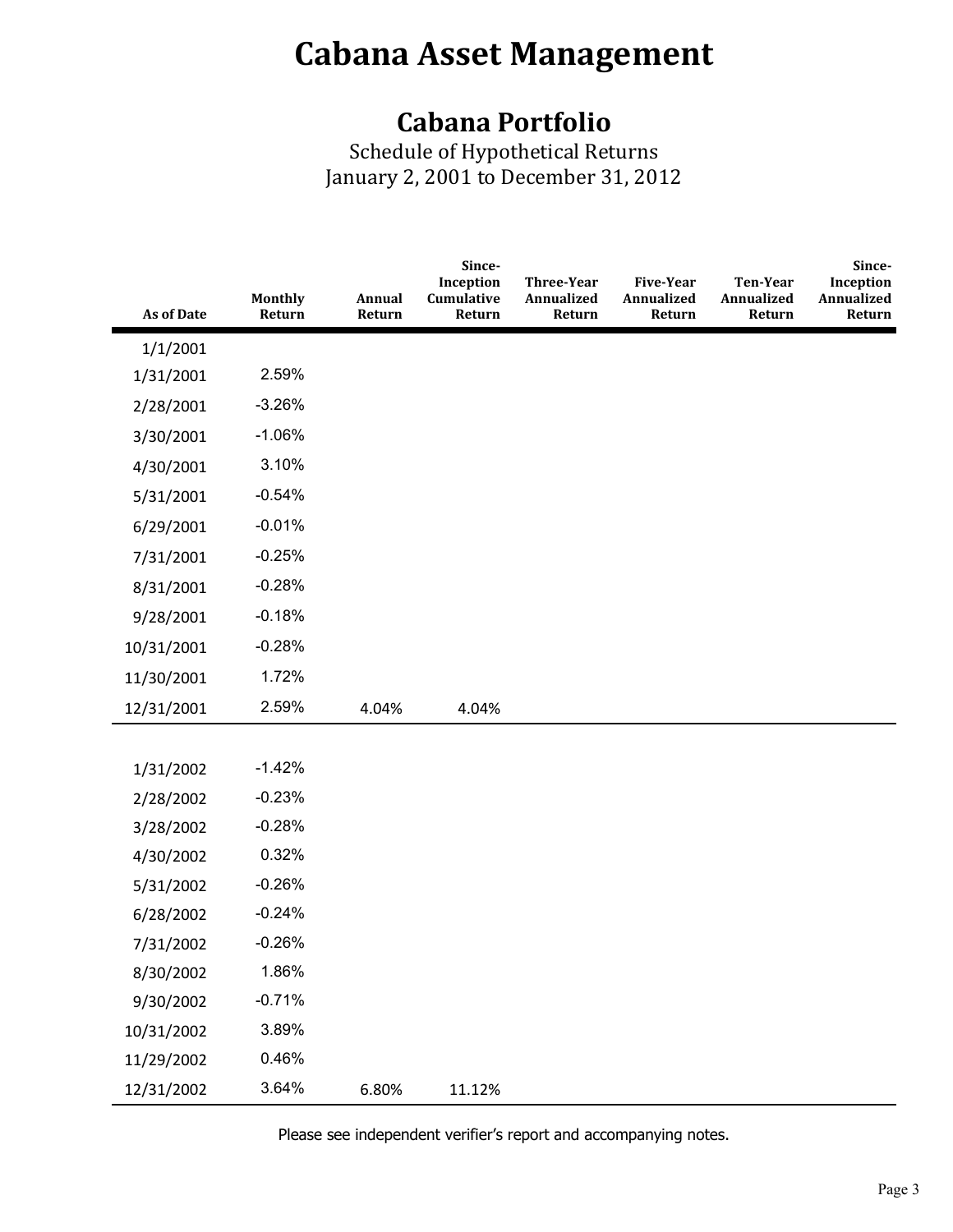### **Cabana Portfolio**

Schedule of Hypothetical Returns January 2, 2001 to December 31, 2012 (continued)

| <b>As of Date</b> | <b>Monthly</b><br>Return | Annual<br>Return | Since-<br>Inception<br>Cumulative<br>Return | <b>Three-Year</b><br>Annualized<br>Return | <b>Five-Year</b><br>Annualized<br>Return | <b>Ten-Year</b><br>Annualized<br>Return | Since-<br>Inception<br>Annualized<br>Return |
|-------------------|--------------------------|------------------|---------------------------------------------|-------------------------------------------|------------------------------------------|-----------------------------------------|---------------------------------------------|
| 1/31/2003         | $-4.04%$                 |                  |                                             |                                           |                                          |                                         |                                             |
| 2/28/2003         | 0.28%                    |                  |                                             |                                           |                                          |                                         |                                             |
| 3/31/2003         | 0.16%                    |                  |                                             |                                           |                                          |                                         |                                             |
| 4/30/2003         | 5.05%                    |                  |                                             |                                           |                                          |                                         |                                             |
| 5/30/2003         | 7.60%                    |                  |                                             |                                           |                                          |                                         |                                             |
| 6/30/2003         | 1.38%                    |                  |                                             |                                           |                                          |                                         |                                             |
| 7/31/2003         | 4.31%                    |                  |                                             |                                           |                                          |                                         |                                             |
| 8/29/2003         | 0.96%                    |                  |                                             |                                           |                                          |                                         |                                             |
| 9/30/2003         | 1.42%                    |                  |                                             |                                           |                                          |                                         |                                             |
| 10/31/2003        | 2.33%                    |                  |                                             |                                           |                                          |                                         |                                             |
| 11/28/2003        | 1.26%                    |                  |                                             |                                           |                                          |                                         |                                             |
| 12/31/2003        | 5.51%                    | 28.97%           | 43.32%                                      |                                           |                                          |                                         |                                             |
|                   |                          |                  |                                             |                                           |                                          |                                         |                                             |
| 1/30/2004         | $-1.47%$                 |                  |                                             |                                           |                                          |                                         |                                             |
| 2/27/2004         | 1.64%                    |                  |                                             |                                           |                                          |                                         |                                             |
| 3/31/2004         | $-0.36%$                 |                  |                                             |                                           |                                          |                                         |                                             |
| 4/30/2004         | $-4.48%$                 |                  |                                             |                                           |                                          |                                         |                                             |
| 5/28/2004         | 0.07%                    |                  |                                             |                                           |                                          |                                         |                                             |
| 6/30/2004         | 1.10%                    |                  |                                             |                                           |                                          |                                         |                                             |
| 7/30/2004         | 1.21%                    |                  |                                             |                                           |                                          |                                         |                                             |
| 8/31/2004         | 2.81%                    |                  |                                             |                                           |                                          |                                         |                                             |
| 9/30/2004         | 1.51%                    |                  |                                             |                                           |                                          |                                         |                                             |
| 10/29/2004        | 1.18%                    |                  |                                             |                                           |                                          |                                         |                                             |
| 11/30/2004        | 3.97%                    |                  |                                             |                                           |                                          |                                         |                                             |
| 12/31/2004        | 2.61%                    | 9.95%            | 57.58%                                      | 14.84%                                    |                                          |                                         | 12.04%                                      |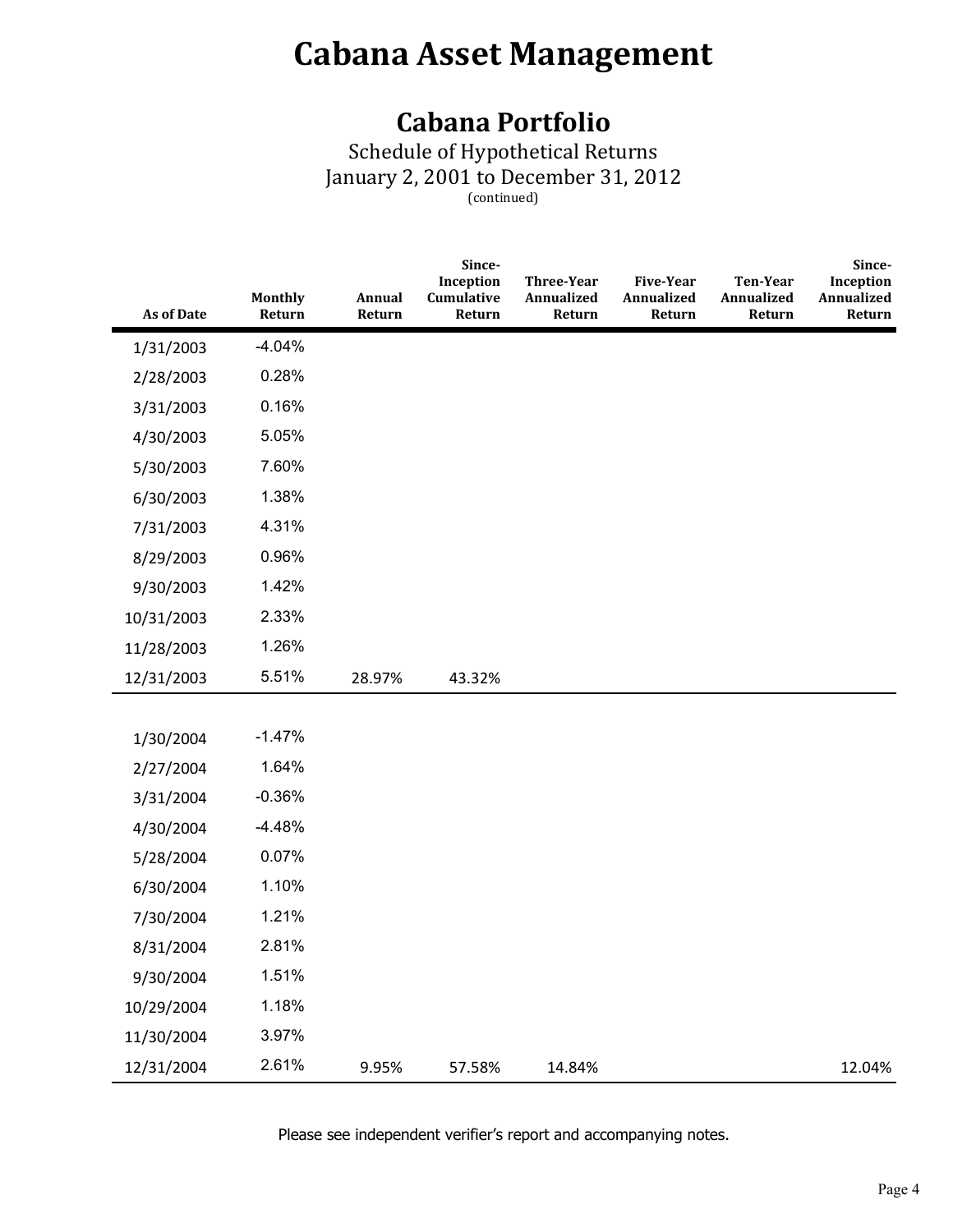### **Cabana Portfolio**

Schedule of Hypothetical Returns January 2, 2001 to December 31, 2012 (continued)

| <b>As of Date</b> | Monthly<br>Return | Annual<br>Return | Since-<br>Inception<br>Cumulative<br>Return | <b>Three-Year</b><br>Annualized<br>Return | <b>Five-Year</b><br>Annualized<br>Return | Ten-Year<br>Annualized<br>Return | Since-<br>Inception<br>Annualized<br>Return |
|-------------------|-------------------|------------------|---------------------------------------------|-------------------------------------------|------------------------------------------|----------------------------------|---------------------------------------------|
| 1/31/2005         | $-1.73%$          |                  |                                             |                                           |                                          |                                  |                                             |
| 2/28/2005         | 5.92%             |                  |                                             |                                           |                                          |                                  |                                             |
| 3/31/2005         | $-3.39%$          |                  |                                             |                                           |                                          |                                  |                                             |
| 4/29/2005         | $-0.74%$          |                  |                                             |                                           |                                          |                                  |                                             |
| 5/31/2005         | 2.91%             |                  |                                             |                                           |                                          |                                  |                                             |
| 6/30/2005         | 2.41%             |                  |                                             |                                           |                                          |                                  |                                             |
| 7/29/2005         | 1.61%             |                  |                                             |                                           |                                          |                                  |                                             |
| 8/31/2005         | 3.01%             |                  |                                             |                                           |                                          |                                  |                                             |
| 9/30/2005         | 4.10%             |                  |                                             |                                           |                                          |                                  |                                             |
| 10/31/2005        | $-2.78%$          |                  |                                             |                                           |                                          |                                  |                                             |
| 11/30/2005        | 4.24%             |                  |                                             |                                           |                                          |                                  |                                             |
| 12/30/2005        | 1.59%             | 18.00%           | 85.95%                                      | 18.72%                                    |                                          |                                  | 13.21%                                      |
|                   |                   |                  |                                             |                                           |                                          |                                  |                                             |
| 1/31/2006         | 9.68%             |                  |                                             |                                           |                                          |                                  |                                             |
| 2/28/2006         | 0.21%             |                  |                                             |                                           |                                          |                                  |                                             |
| 3/31/2006         | $-0.25%$          |                  |                                             |                                           |                                          |                                  |                                             |
| 4/28/2006         | 5.87%             |                  |                                             |                                           |                                          |                                  |                                             |
| 5/31/2006         | $-3.09%$          |                  |                                             |                                           |                                          |                                  |                                             |
| 6/30/2006         | 1.45%             |                  |                                             |                                           |                                          |                                  |                                             |
| 7/31/2006         | 2.96%             |                  |                                             |                                           |                                          |                                  |                                             |
| 8/31/2006         | 0.43%             |                  |                                             |                                           |                                          |                                  |                                             |
| 9/29/2006         | $0.00\%$          |                  |                                             |                                           |                                          |                                  |                                             |
| 10/31/2006        | 3.65%             |                  |                                             |                                           |                                          |                                  |                                             |
| 11/30/2006        | 5.19%             |                  |                                             |                                           |                                          |                                  |                                             |
| 12/29/2006        | 4.09%             | 33.90%           | 149.00%                                     | 20.22%                                    | 19.07%                                   |                                  | 16.42%                                      |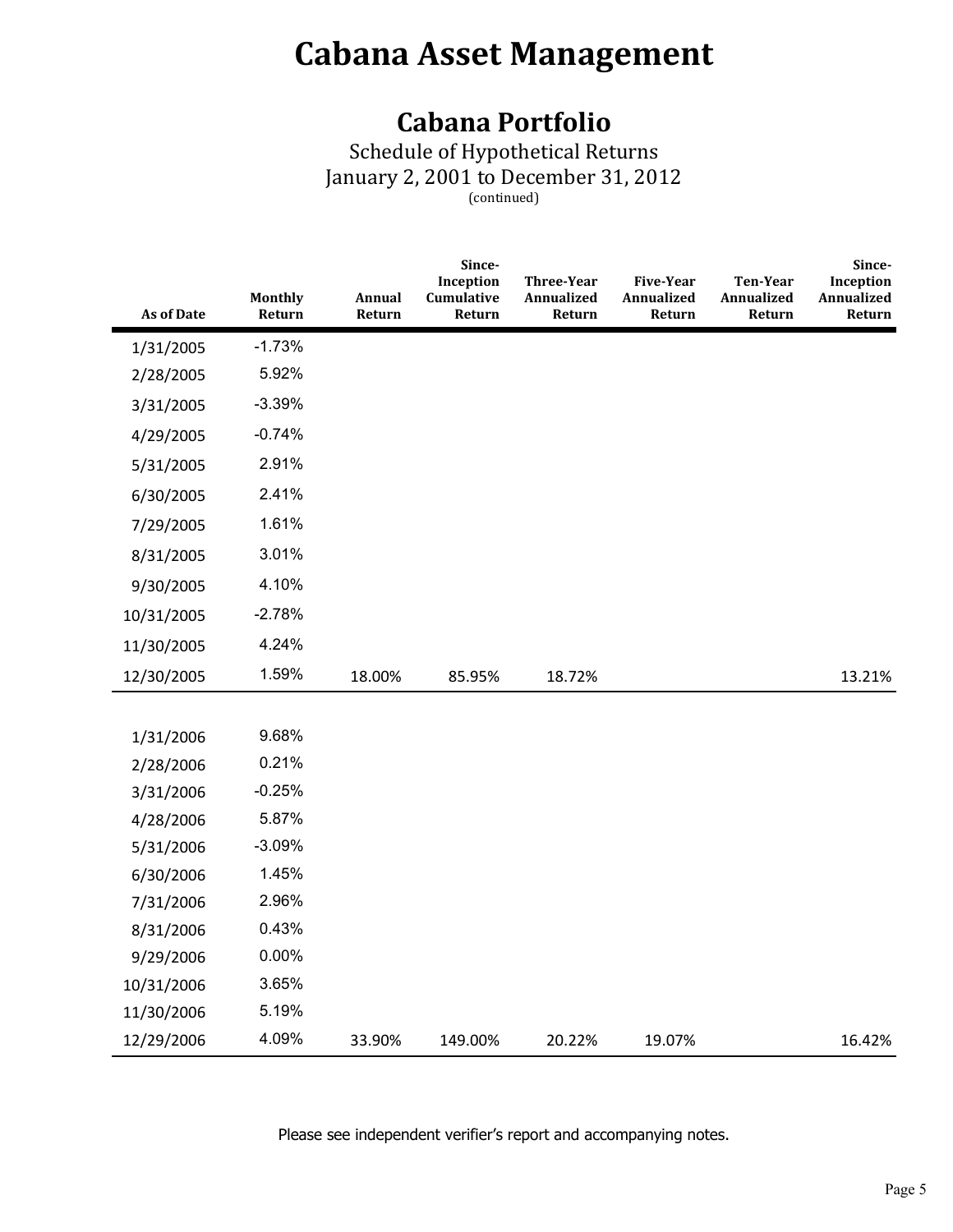### **Cabana Portfolio**

Schedule of Hypothetical Returns January 2, 2001 to December 31, 2012 (continued)

| <b>As of Date</b> | <b>Monthly</b><br>Return | Annual<br>Return | Since-<br>Inception<br>Cumulative<br>Return | <b>Three-Year</b><br>Annualized<br>Return | <b>Five-Year</b><br>Annualized<br>Return | Ten-Year<br>Annualized<br>Return | Since-<br>Inception<br>Annualized<br>Return |
|-------------------|--------------------------|------------------|---------------------------------------------|-------------------------------------------|------------------------------------------|----------------------------------|---------------------------------------------|
| 1/31/2007         | $-1.16%$                 |                  |                                             |                                           |                                          |                                  |                                             |
| 2/28/2007         | $-1.35%$                 |                  |                                             |                                           |                                          |                                  |                                             |
| 3/30/2007         | 0.39%                    |                  |                                             |                                           |                                          |                                  |                                             |
| 4/30/2007         | 3.35%                    |                  |                                             |                                           |                                          |                                  |                                             |
| 5/31/2007         | 3.67%                    |                  |                                             |                                           |                                          |                                  |                                             |
| 6/29/2007         | 2.66%                    |                  |                                             |                                           |                                          |                                  |                                             |
| 7/31/2007         | 1.89%                    |                  |                                             |                                           |                                          |                                  |                                             |
| 8/31/2007         | 0.67%                    |                  |                                             |                                           |                                          |                                  |                                             |
| 9/28/2007         | 8.33%                    |                  |                                             |                                           |                                          |                                  |                                             |
| 10/31/2007        | 9.35%                    |                  |                                             |                                           |                                          |                                  |                                             |
| 11/30/2007        | $-2.13%$                 |                  |                                             |                                           |                                          |                                  |                                             |
| 12/31/2007        | $-2.19%$                 | 25.25%           | 211.87%                                     | 25.55%                                    | 22.92%                                   |                                  | 17.64%                                      |
|                   |                          |                  |                                             |                                           |                                          |                                  |                                             |
| 1/31/2008         | $-0.67%$                 |                  |                                             |                                           |                                          |                                  |                                             |
| 2/29/2008         | $-4.04%$                 |                  |                                             |                                           |                                          |                                  |                                             |
| 3/31/2008         | $-0.58%$                 |                  |                                             |                                           |                                          |                                  |                                             |
| 4/30/2008         | 4.27%                    |                  |                                             |                                           |                                          |                                  |                                             |
| 5/30/2008         | 1.30%                    |                  |                                             |                                           |                                          |                                  |                                             |
| 6/30/2008         | 0.08%                    |                  |                                             |                                           |                                          |                                  |                                             |
| 7/31/2008         | $-0.17%$                 |                  |                                             |                                           |                                          |                                  |                                             |
| 8/29/2008         | $-5.10%$                 |                  |                                             |                                           |                                          |                                  |                                             |
| 9/30/2008         | 0.42%                    |                  |                                             |                                           |                                          |                                  |                                             |
| 10/31/2008        | $-0.87%$                 |                  |                                             |                                           |                                          |                                  |                                             |
| 11/28/2008        | 4.54%                    |                  |                                             |                                           |                                          |                                  |                                             |
| 12/31/2008        | 1.57%                    | 0.32%            | 212.86%                                     | 18.94%                                    | 16.90%                                   |                                  | 15.32%                                      |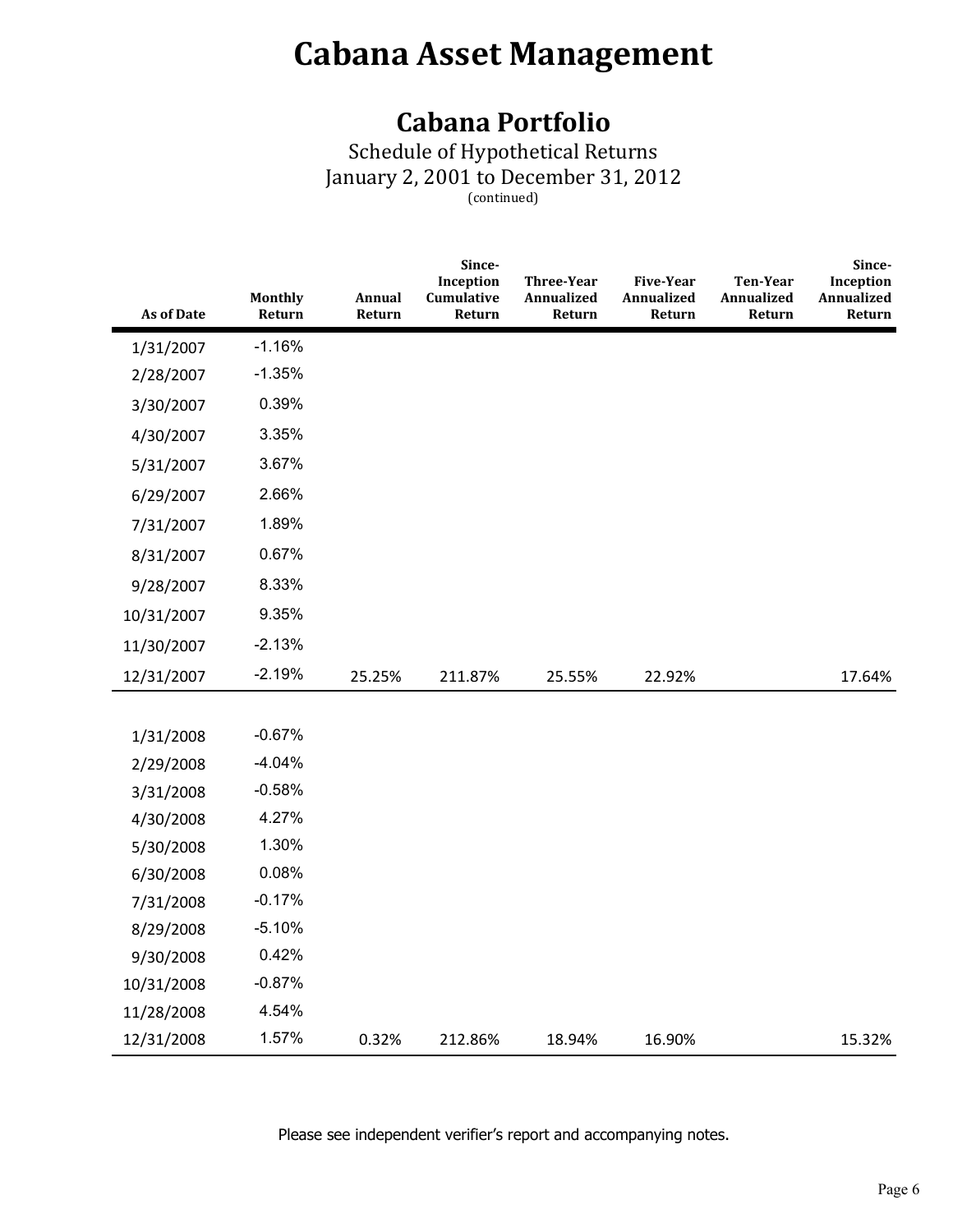### **Cabana Portfolio**

Schedule of Hypothetical Returns January 2, 2001 to December 31, 2012 (continued)

| <b>As of Date</b> | Monthly<br>Return | Annual<br>Return | Since-<br>Inception<br>Cumulative<br>Return | <b>Three-Year</b><br>Annualized<br>Return | <b>Five-Year</b><br>Annualized<br>Return | Ten-Year<br>Annualized<br>Return | Since-<br>Inception<br>Annualized<br>Return |
|-------------------|-------------------|------------------|---------------------------------------------|-------------------------------------------|------------------------------------------|----------------------------------|---------------------------------------------|
| 1/30/2009         | $-0.80%$          |                  |                                             |                                           |                                          |                                  |                                             |
| 2/27/2009         | 2.05%             |                  |                                             |                                           |                                          |                                  |                                             |
| 3/31/2009         | $-3.86%$          |                  |                                             |                                           |                                          |                                  |                                             |
| 4/30/2009         | 11.05%            |                  |                                             |                                           |                                          |                                  |                                             |
| 5/29/2009         | 8.07%             |                  |                                             |                                           |                                          |                                  |                                             |
| 6/30/2009         | $-0.35%$          |                  |                                             |                                           |                                          |                                  |                                             |
| 7/31/2009         | 0.26%             |                  |                                             |                                           |                                          |                                  |                                             |
| 8/31/2009         | 1.03%             |                  |                                             |                                           |                                          |                                  |                                             |
| 9/30/2009         | 5.03%             |                  |                                             |                                           |                                          |                                  |                                             |
| 10/30/2009        | $-3.20%$          |                  |                                             |                                           |                                          |                                  |                                             |
| 11/30/2009        | 5.80%             |                  |                                             |                                           |                                          |                                  |                                             |
| 12/31/2009        | 3.46%             | 31.21%           | 310.49%                                     | 18.13%                                    | 21.10%                                   |                                  | 16.99%                                      |
|                   |                   |                  |                                             |                                           |                                          |                                  |                                             |
| 1/29/2010         | $-4.98%$          |                  |                                             |                                           |                                          |                                  |                                             |
| 2/26/2010         | 2.78%             |                  |                                             |                                           |                                          |                                  |                                             |
| 3/31/2010         | 3.02%             |                  |                                             |                                           |                                          |                                  |                                             |
| 4/30/2010         | 0.81%             |                  |                                             |                                           |                                          |                                  |                                             |
| 5/28/2010         | $-4.11%$          |                  |                                             |                                           |                                          |                                  |                                             |
| 6/30/2010         | $-1.93%$          |                  |                                             |                                           |                                          |                                  |                                             |
| 7/30/2010         | 6.91%             |                  |                                             |                                           |                                          |                                  |                                             |
| 8/31/2010         | $-0.36%$          |                  |                                             |                                           |                                          |                                  |                                             |
| 9/30/2010         | 7.06%             |                  |                                             |                                           |                                          |                                  |                                             |
| 10/29/2010        | 3.79%             |                  |                                             |                                           |                                          |                                  |                                             |
| 11/30/2010        | $-0.30%$          |                  |                                             |                                           |                                          |                                  |                                             |
| 12/31/2010        | 6.04%             | 19.36%           | 389.96%                                     | 16.25%                                    | 21.38%                                   |                                  | 17.22%                                      |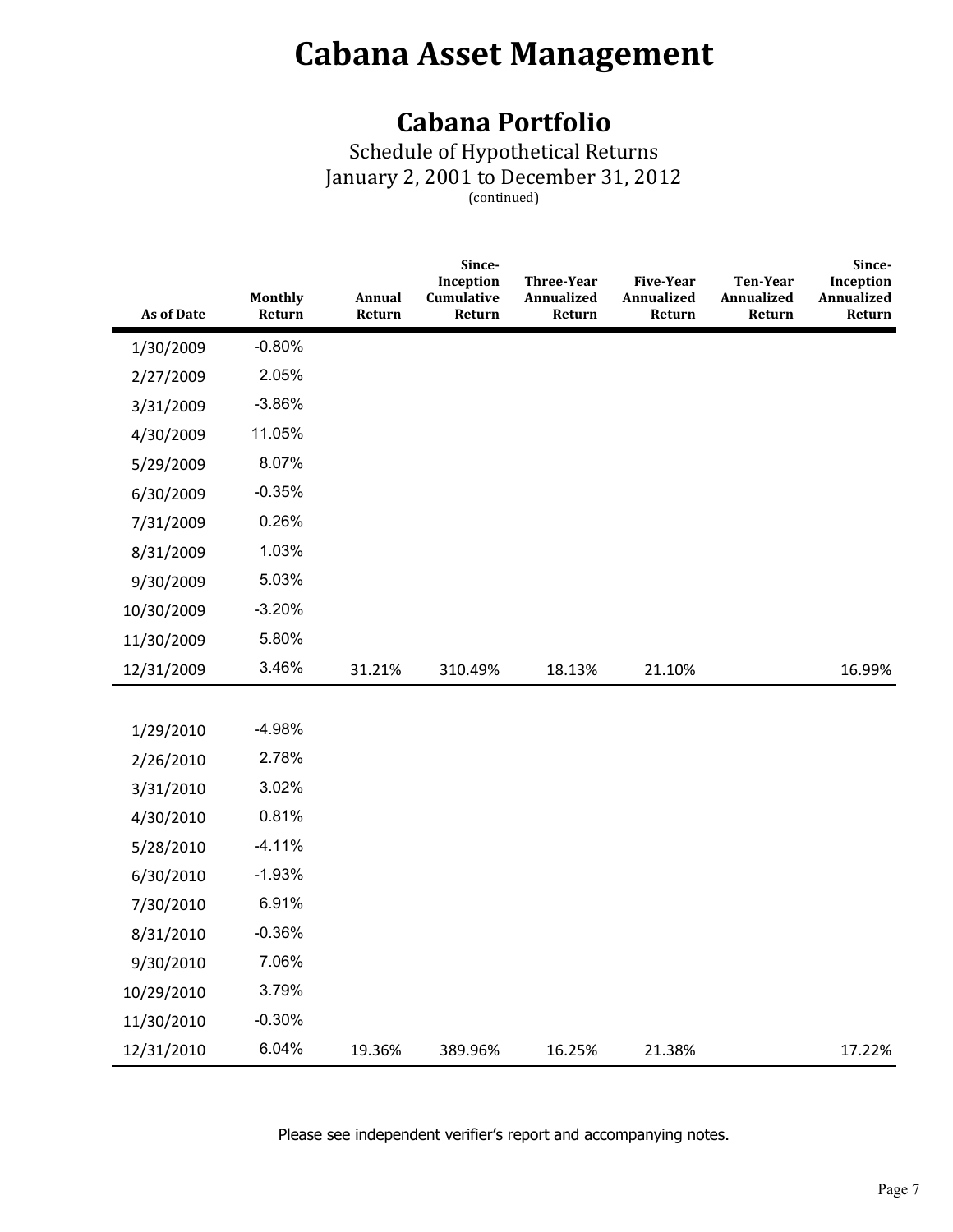### **Cabana Portfolio**

Schedule of Hypothetical Returns January 2, 2001 to December 31, 2012 (continued)

| <b>As of Date</b> | <b>Monthly</b><br>Return | Annual<br>Return | Since-<br>Inception<br>Cumulative<br>Return | Three-Year<br>Annualized<br>Return | <b>Five-Year</b><br>Annualized<br>Return | <b>Ten-Year</b><br>Annualized<br>Return | Since-<br>Inception<br>Annualized<br>Return |
|-------------------|--------------------------|------------------|---------------------------------------------|------------------------------------|------------------------------------------|-----------------------------------------|---------------------------------------------|
| 1/31/2011         | 0.47%                    |                  |                                             |                                    |                                          |                                         |                                             |
| 2/28/2011         | 2.89%                    |                  |                                             |                                    |                                          |                                         |                                             |
| 3/31/2011         | $-0.79%$                 |                  |                                             |                                    |                                          |                                         |                                             |
| 4/29/2011         | 2.94%                    |                  |                                             |                                    |                                          |                                         |                                             |
| 5/31/2011         | $-0.85%$                 |                  |                                             |                                    |                                          |                                         |                                             |
| 6/30/2011         | $-1.28%$                 |                  |                                             |                                    |                                          |                                         |                                             |
| 7/29/2011         | 0.89%                    |                  |                                             |                                    |                                          |                                         |                                             |
| 8/31/2011         | $-1.83%$                 |                  |                                             |                                    |                                          |                                         |                                             |
| 9/30/2011         | $-3.65%$                 |                  |                                             |                                    |                                          |                                         |                                             |
| 10/31/2011        | 7.01%                    |                  |                                             |                                    |                                          |                                         |                                             |
| 11/30/2011        | $-5.77%$                 |                  |                                             |                                    |                                          |                                         |                                             |
| 12/30/2011        | 0.24%                    | $-0.33%$         | 388.32%                                     | 16.00%                             | 14.42%                                   | 16.72%                                  | 15.51%                                      |
|                   |                          |                  |                                             |                                    |                                          |                                         |                                             |
| 1/31/2012         | 6.57%                    |                  |                                             |                                    |                                          |                                         |                                             |
| 2/29/2012         | 3.99%                    |                  |                                             |                                    |                                          |                                         |                                             |
| 3/30/2012         | 1.63%                    |                  |                                             |                                    |                                          |                                         |                                             |
| 4/30/2012         | $-1.24%$                 |                  |                                             |                                    |                                          |                                         |                                             |
| 5/31/2012         | $-4.98%$                 |                  |                                             |                                    |                                          |                                         |                                             |
| 6/29/2012         | 1.81%                    |                  |                                             |                                    |                                          |                                         |                                             |
| 7/31/2012         | 1.48%                    |                  |                                             |                                    |                                          |                                         |                                             |
| 8/31/2012         | 0.10%                    |                  |                                             |                                    |                                          |                                         |                                             |
| 9/28/2012         | 2.12%                    |                  |                                             |                                    |                                          |                                         |                                             |
| 10/31/2012        | $-0.03%$                 |                  |                                             |                                    |                                          |                                         |                                             |
| 11/30/2012        | $-0.57%$                 |                  |                                             |                                    |                                          |                                         |                                             |
| 12/31/2012        | 1.99%                    | 13.14%           | 452.50%                                     | 10.41%                             | 12.12%                                   | 17.40%                                  | 15.31%                                      |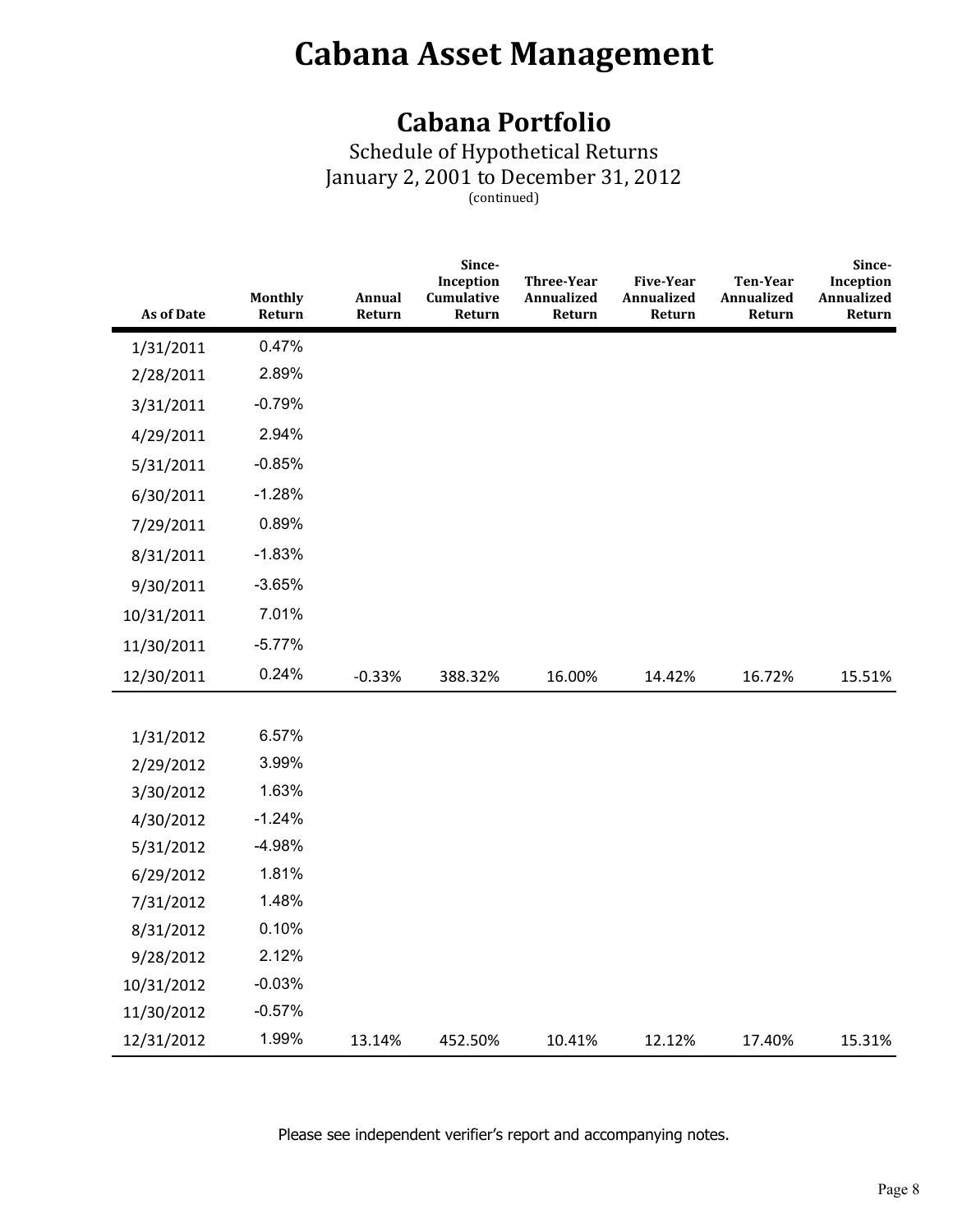### **Cabana Portfolio**

Notes to Schedule of Hypothetical Returns January 2, 2001 to December 31, 2012 (continued)

#### **Note 1 - Organization**

GCM Asset Management, dba Cabana Asset Management, is a registered investment advisor in the State of Arkansas. The firm's strategy, Cabana Portfolio, utilizes exchange-traded funds of all asset classes to employ its approach, which combines technical and fundamental analysis. Cabana Portfolio seeks to maximixe total return during periods of favorable market conditions while emphasizing protection of capital during periods of unfavorable conditions. The firm is registered to conduct business in Arkansas, Florida and Texas.

The accompanying Schedules of Hypothetical Performance Returns represent a single hypothetical account managed by Cabana Asset Management that is representative of the Cabana Portfolio.

#### **Note 2 - Investment Philosophy**

Cabana Portfolio dynamically trades exchange-traded funds (ETFs), buying and selling according to a proprietary algorithm, employing Modern Portfolio Theory. The algorithm analyzes a complex set of market factors and macroeconomic conditions and responds to long-term market trends, moving investments into a group of ETFs to execute the strategy under the current market conditions.

Cabana Portfolio evaluates an asset's price behavior, volume and institutional support. It considers the earnings of the S&P 500, the yield curve or spread between short-term and long-term interest rates as well as the technical condition of the broader markets when deciding how to best allocate investments. The firm believes that non-correlated assets within the portfolio increase relative returns and minimize volatility.

The firm desires to create an investment alternative providing the best return attainable in a diversified portfolio with limited drawdown. The firm invests strictly in exchange traded funds, cash equivalents and cash to ensure liquidity and efficient trade execution. When identified by the firm, certain unfavorable market conditions may warrant the firm to seek minimal drawdown and mitigate risk by holding a highly significant cash allocation, up to 100%, for extended periods of time.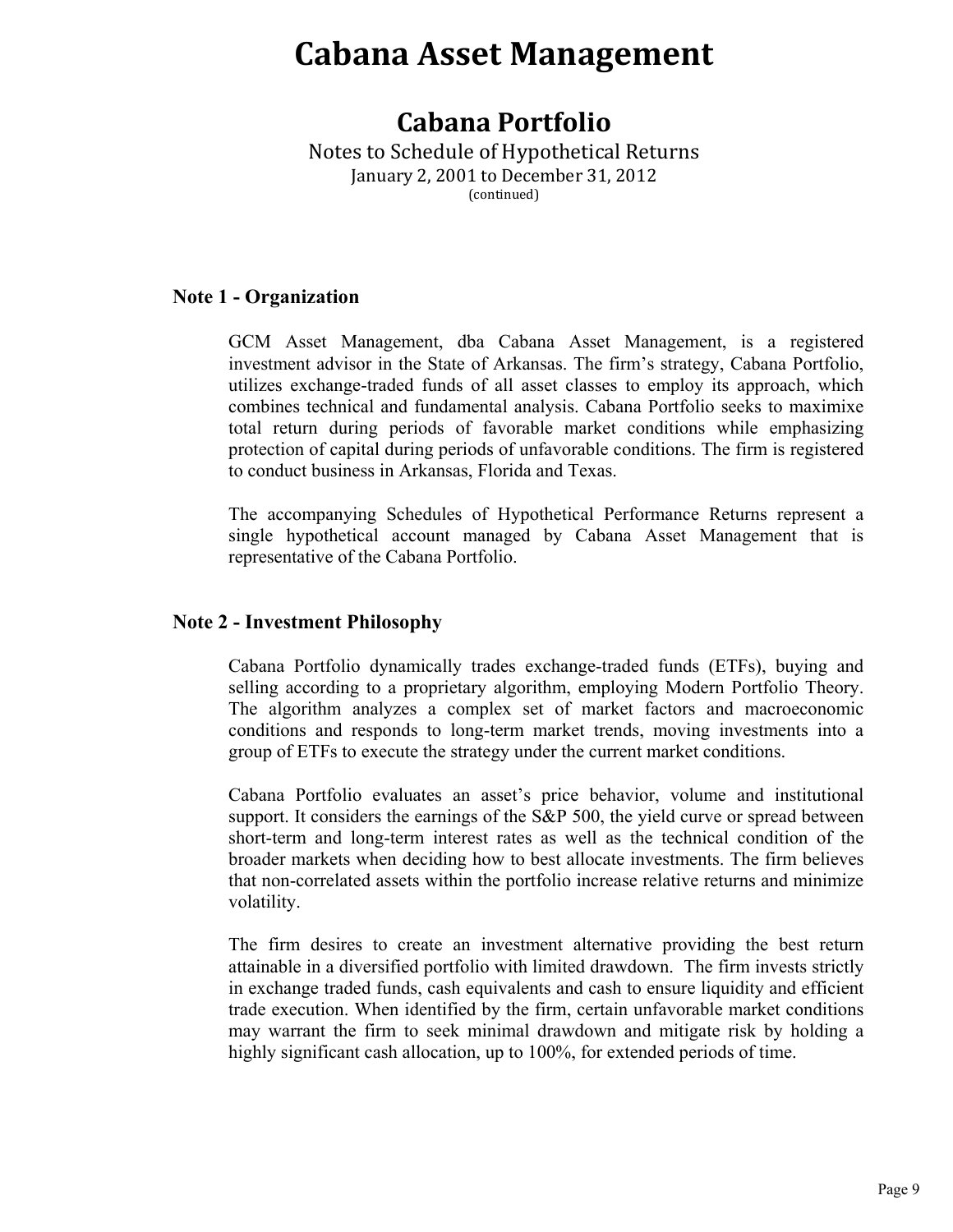### **Cabana Portfolio**

Notes to Schedule of Hypothetical Returns January 2, 2001 to December 31, 2012 (continued)

#### **Note 3 - Investment Strategies**

The Cabana Portfolio strategy seeks to invest in income-producing assets through the purchase of large-index-based ETFs that have a strong history of consistent dividend payment. Cabana Portfolio seeks to maximize long-term returns via the firm's proprietary algorithm, a process which includes using the firm's proprietary technology to identify current economic conditions and the corresponding market cycle. Such cycle is then matched with assets which have historically proven attractive during similar conditions, with meticulous consideration to whether underlying conditions are improving or deteriorating. Accounts are invested and balanced consistent with this algorithm-based allocation.

A variety of ETFs within the investment model represent the underlying assets the firm deems attractive during each business cycle. Cash and cash equivalent holdings may also be an active management decision, and cash may be held up to 100% of the portfolio for extended periods. The Cabana Portfolio strategy diversifies among domestic and international assets.

#### **Note 4 – Basis of Presentation**

Cabana Portfolio is manually and automatically optimized to produce the maximum return in a specific historical time period under the constraint that the drawdown during the optimization period be limited to approximately 10%. The firm's custom simulation software facilitates developing and testing the allocating of funds into the ETFs in response to indicators based on broad market conditions.

The Cabana Portfolio strategy is not designed to day trade or swing trade. For reference, the algorithm triggered fewer than 90 trading events over a 12-year period, ending December 31, 2012. The algorithm generates trading signals according to reliable long-term market trends. At each trading trigger, all positions are sold, and a new set of ETFs is purchased in a balanced distribution.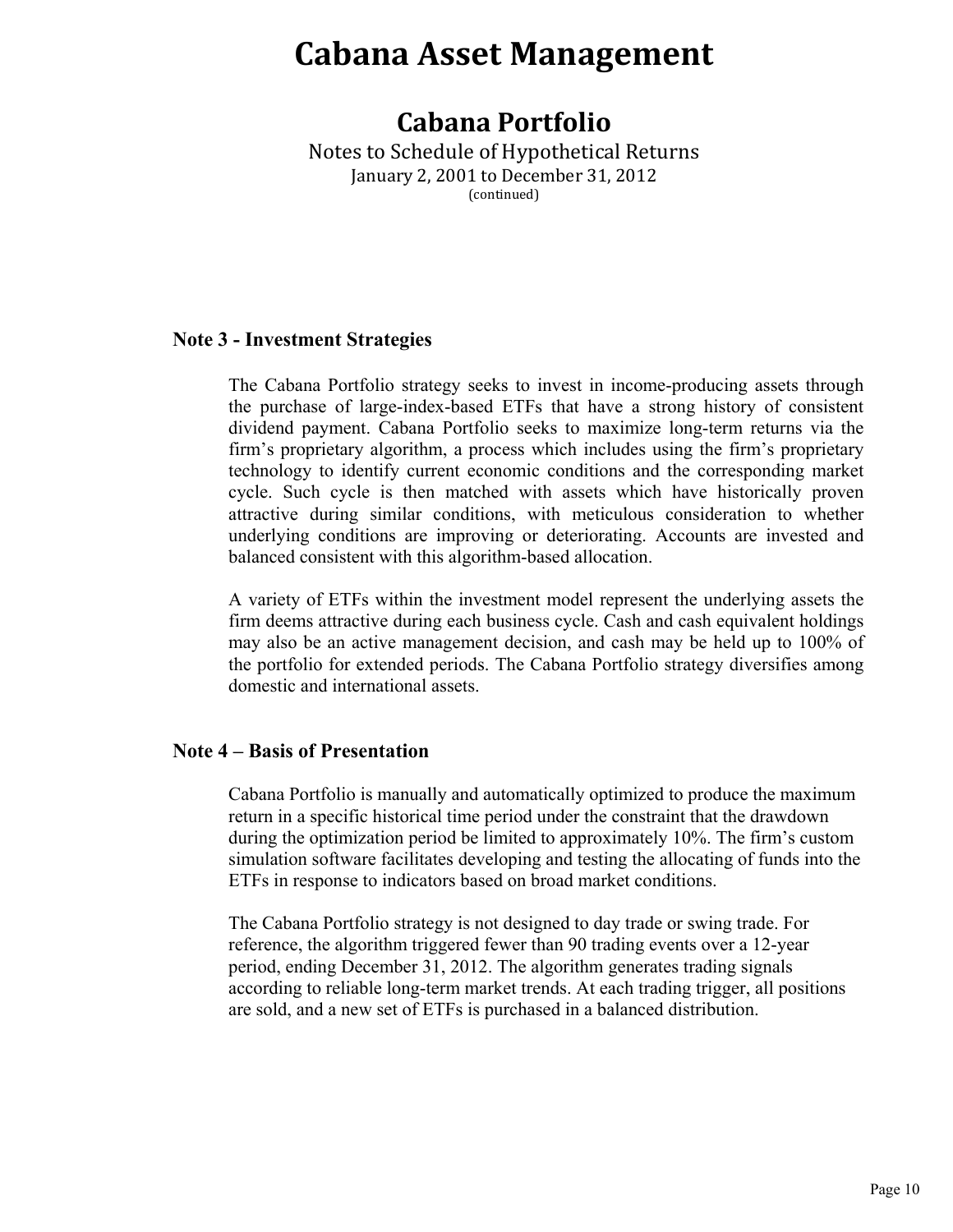### **Cabana Portfolio**

Notes to Schedule of Hypothetical Returns January 2, 2001 to December 31, 2012 (continued)

#### **Note 4 – Basis of Presentation (continued)**

The investment software can be used to manually determine allocations and also automatically optimize the allocation of funds among the selected ETFs. The investment software is used to both optimize returns and provide strong diversification.

Return performance is calculated based on a hypothetical \$100,000 invested on January 2, 2001 with no deposits or withdrawals thereafter. Trading happens at the close, so only closing prices are used in the calculation.

#### **Note 5 – Market Data**

The simulation software reads and updates ETF closing price data and ETF dividend data from Yahoo! Finance daily. Cabana Asset Management compared ETF pricing data against a secondary source, Google Finance for materiality and consistency.

#### **Note 6 – Fees and Expenses**

Trading expenses are \$10. The portfolio management fee is 3.00% annually. This fee is applied daily using the ratio  $0.03/250 = 0.00012$ .

#### **Note 7 – Use of Hypothetical performance returns for Cabana Portfolio**

Hypothetical performance results have inherent limitations, some of which are described below. Backtested performance results shown may overestimate the potential performance a client could expect to generate. No representation is being made that any account or the account as a whole will or is likely to achieve profits or losses similar to those shown.

One of the limitations of hypothetical performance results is it is prepared with the benefit of hindsight. There are numerous other factors related to the markets in general and to the implementation of any specific trading strategy which cannot be fully accounted for in the preparation of hypothetical performance results. All these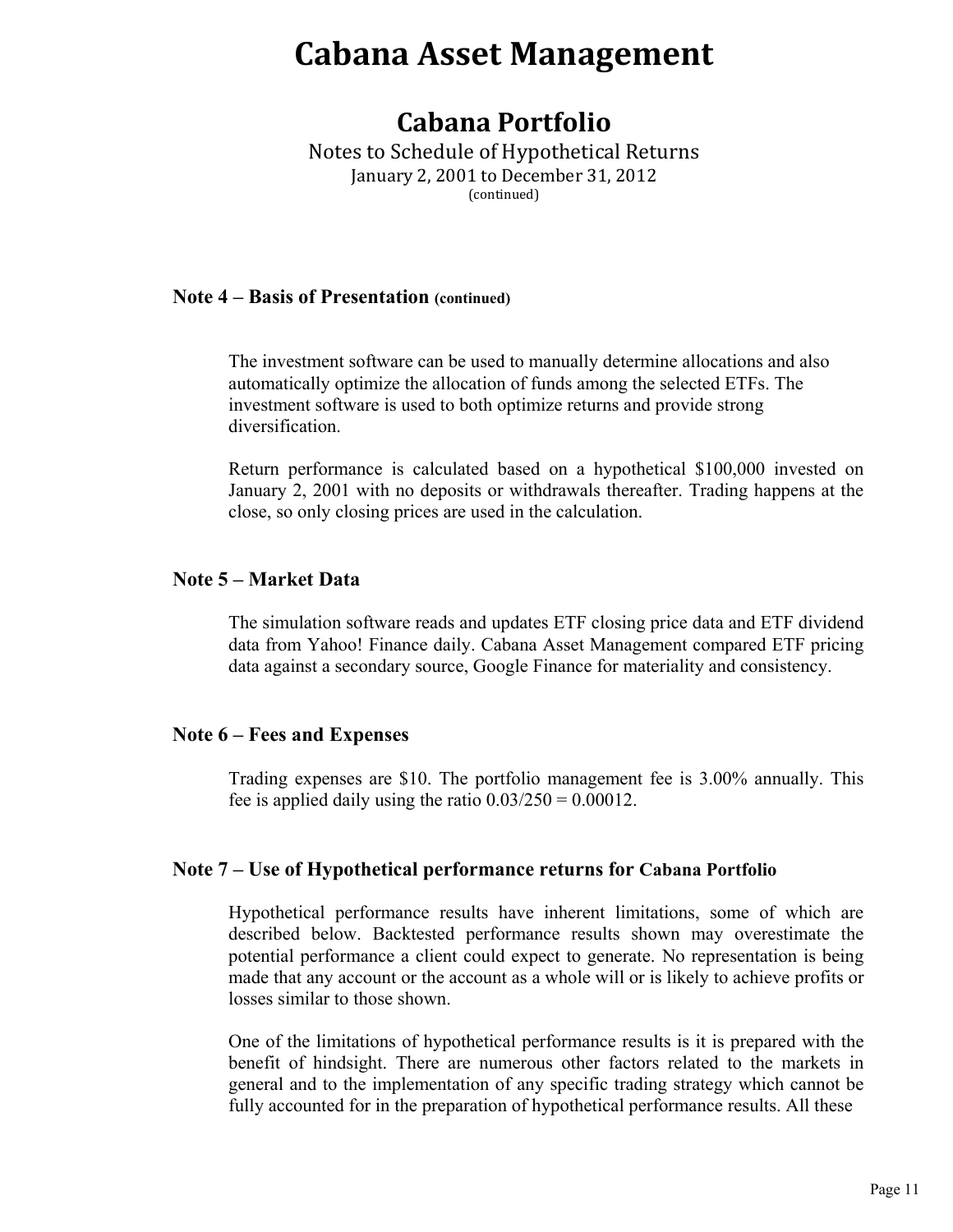### **Cabana Portfolio**

Notes to Schedule of Hypothetical Returns January 2, 2001 to December 31, 2012 (continued)

### **Note 7 – Use of Hypothetical performance returns for Cabana Portfolio (continued)**

factors can adversely affect actual trading results. In addition, hypothetical trading does not involve financial risk, and no hypothetical trading record can completely account for the impact of financial risk associated with actual trading. Results do not represent actual trading and do not reflect the impact of potentially material economic and market forces on the advisor's decision-making if the advisor were actually managing client assets. The selection of investments and allocation of assets within the Cabana Portfolio were made under different market conditions that may not exist in the future. Under changed market conditions, different decisions with respect to these matters might be made.

#### **Note 8 – Use of Estimates & Assumptions**

In the event that there is a parameter to be estimated or assumption decided upon, the parameter or assumption is decided conservatively in favor of a lower return calculation. For example, in the event that the ETF selected by the algorithm had not started trading historically at the time that closing prices are needed, the firm leaves the funds designated for that not-yet-trading ETF in cash. The monthly interest earned on cash and cash equivalents was assumed to be 0.00%. The cost of trading is \$10. Trading is assumed to occur at closing.

#### **Note 9 - Performance Measurement**

Cabana Asset Management uses end-of-day ETF pricing to generate the hypothetical daily account valuation and return. To calculate the time-weighted rate of return, the firm's proprietary system calculates a daily portfolio valuation and return. Additional information on the calculation methodologies used follows.

Steps for Computing a Time Weighted Return (TWR):

- Divide the time span for which the return is to be computed into sub periods defined by capital flows into or out of the portfolio.
- Compute the simple return for each sub period between capital flows.
- Iink the returns for the sub periods to find the return for the total period.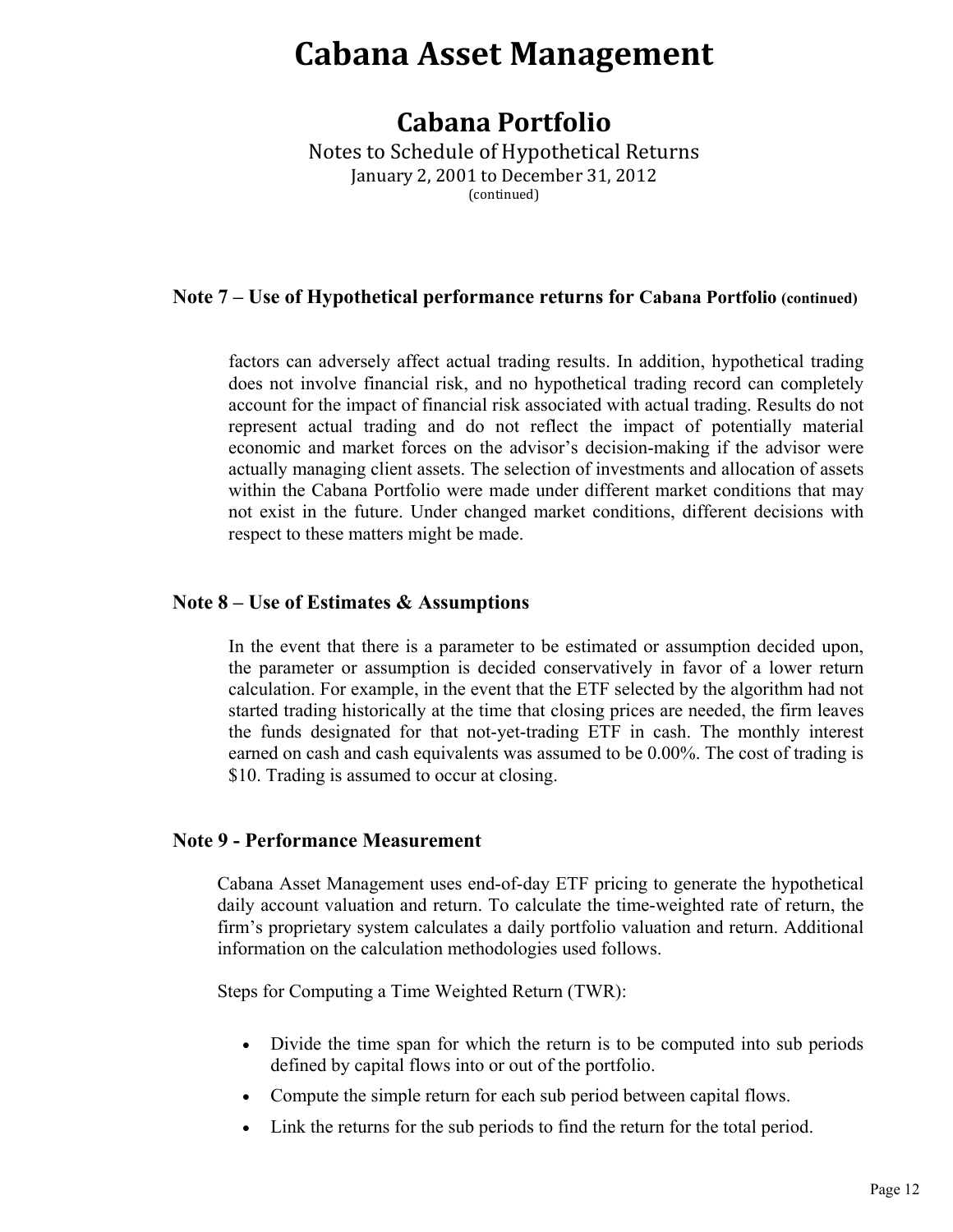### **Cabana Portfolio**

Notes to Schedule of Hypothetical Returns January 2, 2001 to December 31, 2012 (continued)

#### **Note 9 - Performance Measurement (continued)**

Individual account performance is calculated using the following formula:

$$
R_p = \left(\frac{EMV}{BMV}\right) - 1
$$

To represent Rp as a percentage multiple by 100

Whereby;

| $R_p =$ | Return of portfolio           |
|---------|-------------------------------|
| $EMV=$  | <b>Ending Market Value</b>    |
| $BMV=$  | <b>Beginning Market Value</b> |

Linking Formula - sub period returns are geometrically linked together using the following formula:

$$
R_{CT} = (1+R_{C1}) * (1+R_{C2}) * (1+R_{C3}) \dots * (1+R_{Cn})-1
$$

Whereby:

 $R_{CT}$  = Return over the total period

R  $_{C1,C2,C3,Cn}$  = Returns for the individual sub periods R  $_{C1}$ , R  $_{C2}$ , R  $_{C3}$ , R  $_{Cn}$ , respectively

Annualized Returns are calculated using the following formula:

 $R_a = [(1+R t_1) * (1+R t_2) * (1+R t_3) \dots * (1+R t_n)]^{1/n} -1$ 

Whereby:

 $R_a$  = Annualized Return over the total period

R t<sub>1</sub>,t<sub>2</sub>,t<sub>3</sub>,t<sub>n</sub> = Annual returns for the individual sub periods R t<sub>1</sub>, R t<sub>2</sub>, R t<sub>3</sub>, R t<sub>n</sub>, respectively

 $n =$  Duration of return in years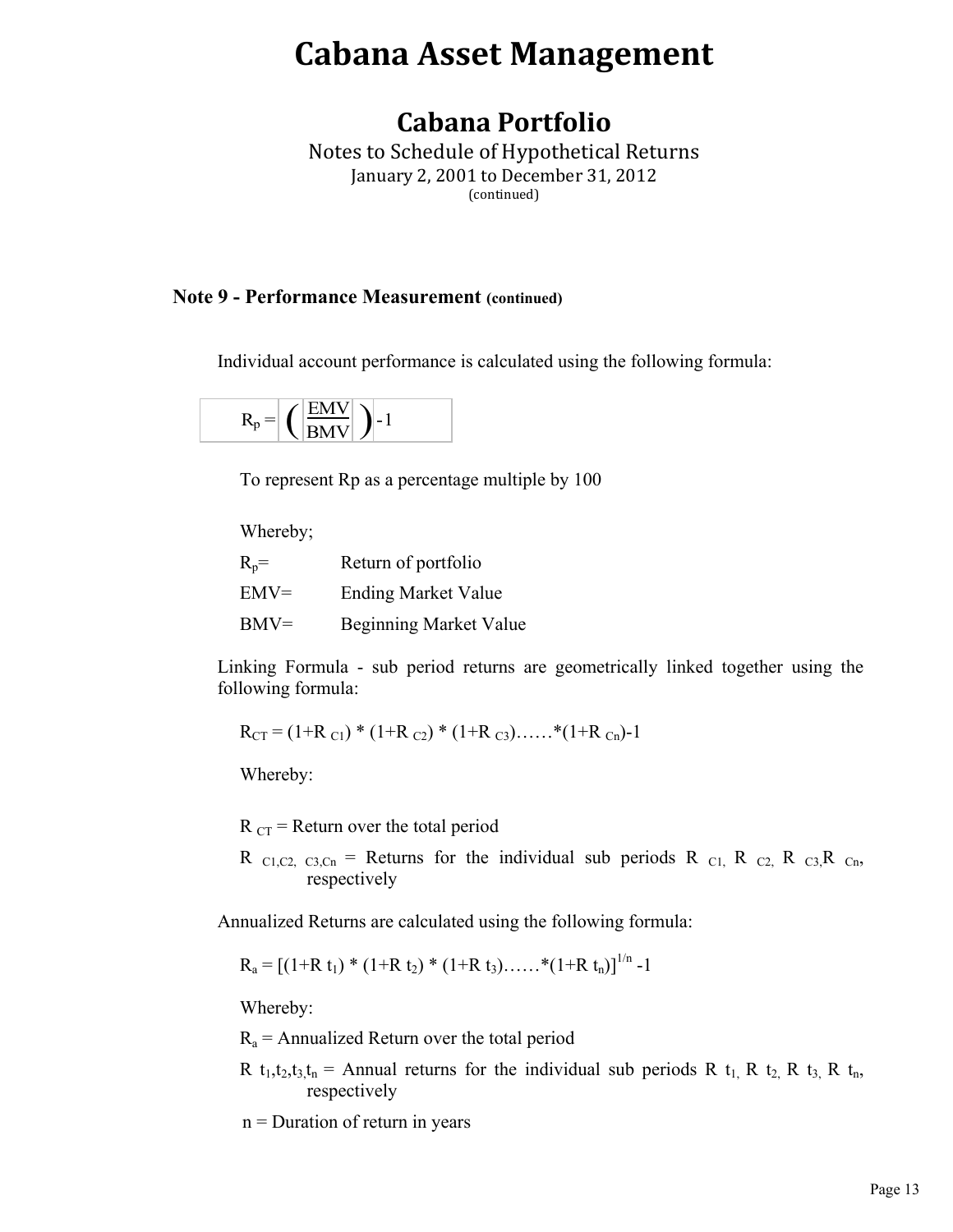### **Cabana Portfolio**

Notes to Schedule of Hypothetical Returns January 2, 2001 to December 31, 2012 (continued)

#### **Note 10 - Past Performance**

The data shown represents hypothetical past performance and offers no guarantee or representation of future results. It should not be implied and this should not be deemed to be a guarantee that these results can be repeated. Investing in securities always carries the risk of potential loss of investment principal.

Returns include the reinvestments of dividends and other earnings, and returns of less than one year are not annualized. Actual account returns may be higher or lower than the hypothetical model returns due to differences in portfolio holdings, timing of security transactions and account inception date.

This report is being prepared solely and exclusively for use in a one-on-one presentation with a sophisticated and experienced client and/or prospect who is able to ascertain the limitations and risks in using this hypothetical performance and should not be used for any other purpose.

#### **Note 11 - Returns**

Return performance is calculated based on a hypothetical \$100,000 invested on January 2, 2001 with no deposits or withdrawals thereafter. Returns are represented net of management fees and trading expenses. Returns include the reinvestment of dividends and income. Returns are computed on a before tax basis. Individual account returns may be higher or lower than the hypothetical account returns. An individual investor's return results may vary based on the underlying investments and the timing of security transactions. Account returns may be positive as well as negative.

In the event that there is a parameter to be estimated or assumption decided upon, the parameter or assumption is decided conservatively in favor of a lower return calculation.